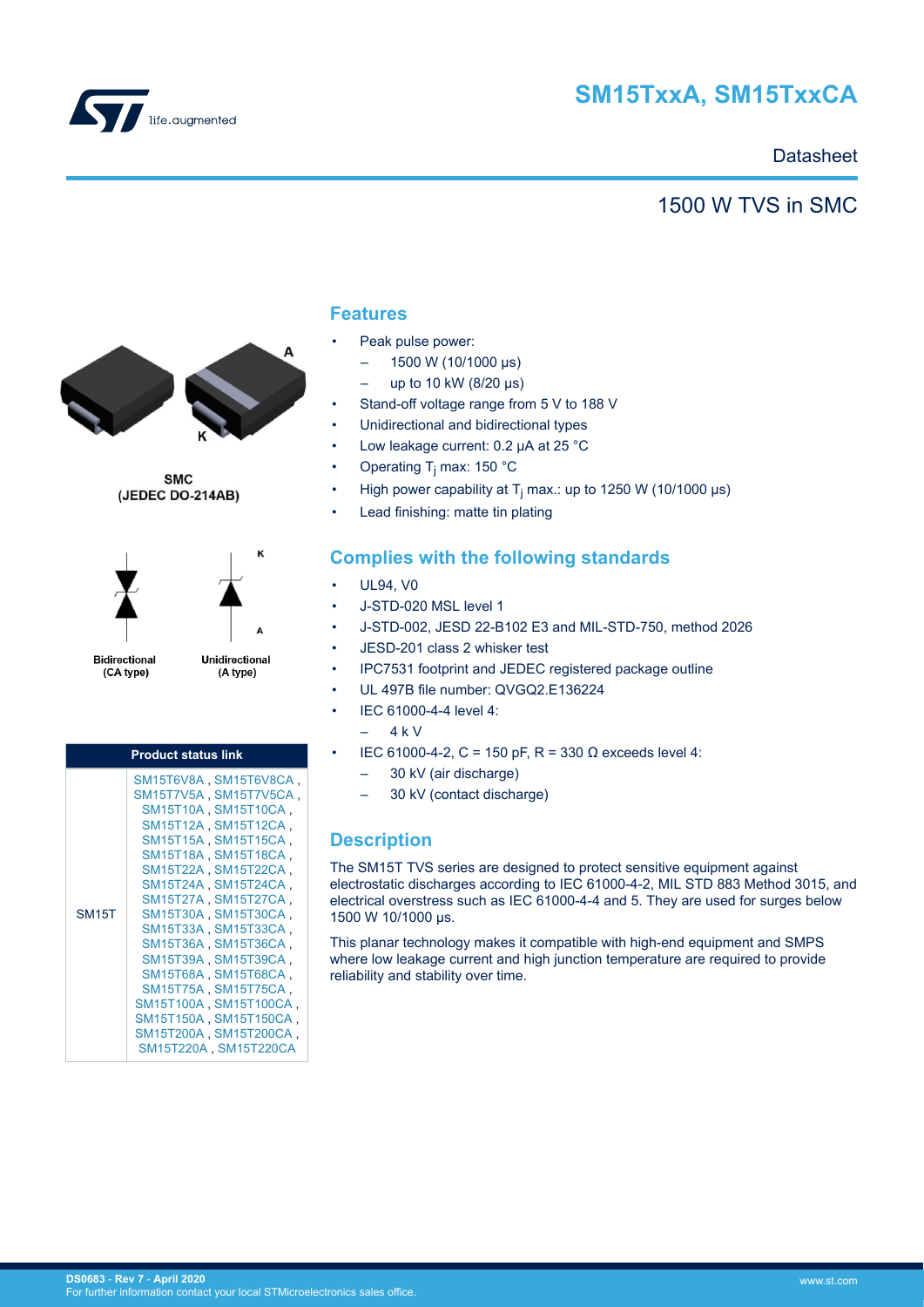## **1 Characteristics**

| <b>Symbol</b>    |                                                    | Parameter                             | <b>Value</b> | <b>Unit</b> |
|------------------|----------------------------------------------------|---------------------------------------|--------------|-------------|
|                  |                                                    | IEC 61000-4-2 (C = 150 pF, R = 330 Ω) |              |             |
| V <sub>PP</sub>  | Peak pulse voltage                                 | Contact discharge                     | 30           | kV          |
|                  |                                                    | Air discharge                         | 30           |             |
| P <sub>PP</sub>  | Peak pulse power dissipation                       | $T_i$ initial = $T_{amb}$             | 1500         | W           |
| $T_{\text{stg}}$ | Storage temperature range                          | $-65$ to $+150$                       | °C           |             |
| Ti.              | Operating junction temperature range               | $-55$ to $+150$                       | °C           |             |
| Tī.              | Maximum lead temperature for soldering during 10 s | 260                                   | $^{\circ}C$  |             |

#### **Table 1. Absolute maximum ratings (Tamb = 25 °C)**

#### **Figure 1. Electrical characteristics - parameter definitions**





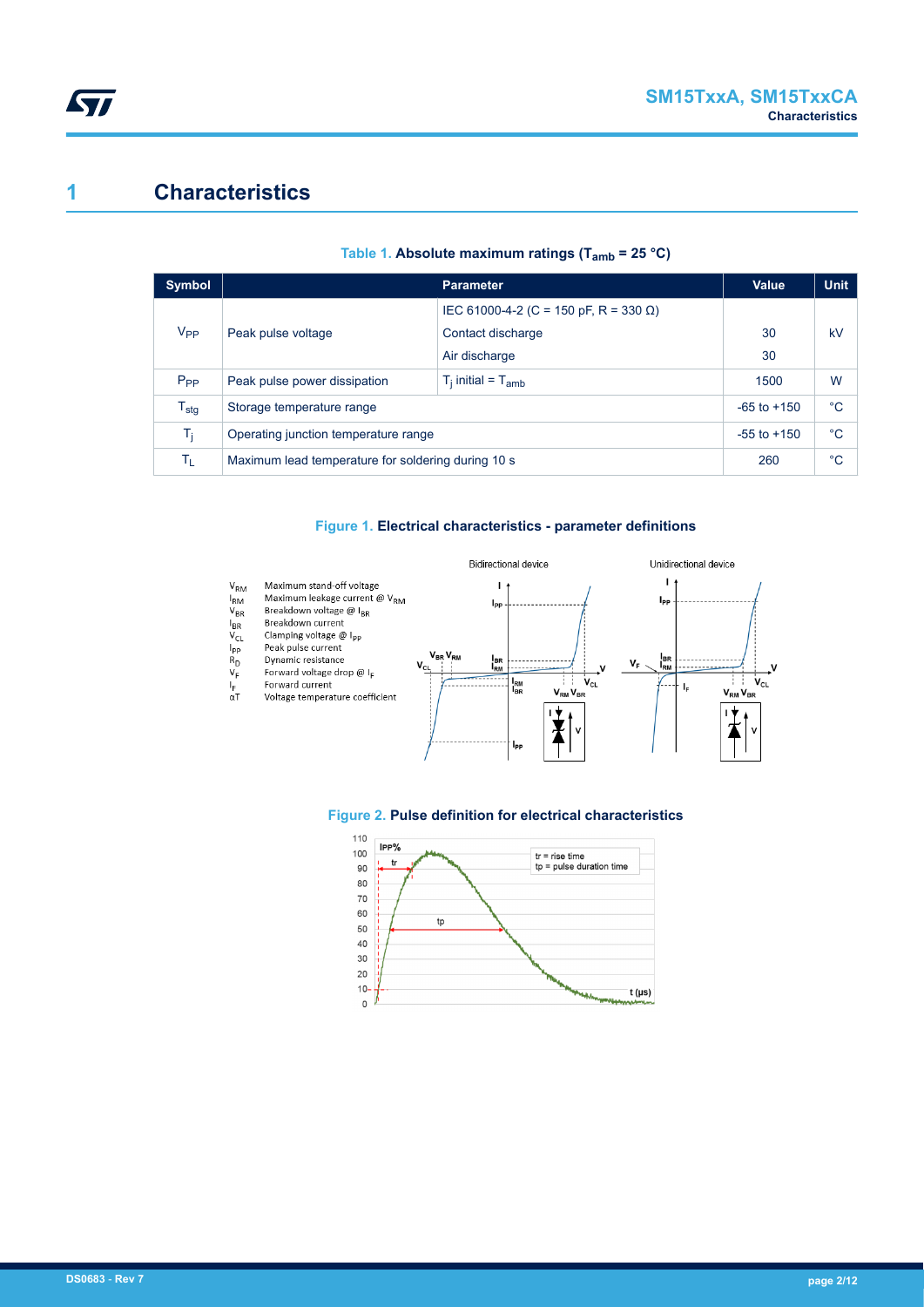

|                                        | I <sub>RM</sub> max at V <sub>RM</sub><br>$V_{BR}$ at $I_{BR}$ <sup>(1)</sup> |              |             |      |             | 10 / 1000 µs      |                                  | 8 / 20µs       |                   |                         |                |            |       |               |
|----------------------------------------|-------------------------------------------------------------------------------|--------------|-------------|------|-------------|-------------------|----------------------------------|----------------|-------------------|-------------------------|----------------|------------|-------|---------------|
|                                        |                                                                               |              |             |      |             | $V_{CL}^{(2)(3)}$ | $\mathsf{I}_{\mathsf{PP}}^{(4)}$ | R <sub>D</sub> | $V_{CL}^{(2)(3)}$ | $I_{PP}$ <sup>(4)</sup> | R <sub>D</sub> | $\alpha T$ |       |               |
| <b>Type</b><br>$25^{\circ}$ C<br>85 °C |                                                                               | Min.         | Typ.        | Max. |             | Max.              |                                  | Max.           | Max.              |                         | Max.           | Max.       |       |               |
|                                        | μA                                                                            | μA           | $\mathbf v$ |      | $\mathbf v$ |                   | <b>mA</b>                        | $\mathbf v$    | $\mathbf{A}$      | Ω                       | V              | A          | Ω     | $10^{-4}$ /°C |
| SM15T6V8A/CA                           | 500                                                                           | 2000         | 5.8         | 6.45 | 6.8         | 7.14              | 10                               | 10.5           | 143               | 0.023                   | 13.4           | 746        | 0.008 | 5.7           |
| SM15T7V5A/CA                           | 250                                                                           | 1000         | 6.4         | 7.13 | 7.5         | 7.88              | 10                               | 11.3           | 132               | 0.026                   | 14.5           | 690        | 0.010 | 6.1           |
| SM15T10A/CA                            | 10                                                                            | 50           | 8.55        | 9.5  | 10          | 10.5              | 1                                | 14.5           | 103               | 0.039                   | 18.6           | 538        | 0.015 | 7.3           |
| SM15T12A/CA                            | 0.2                                                                           | $\mathbf{1}$ | 10.2        | 11.4 | 12          | 12.6              | 1                                | 16.7           | 90                | 0.046                   | 21.7           | 461        | 0.020 | 7.8           |
| SM15T15A/CA                            | 0.2                                                                           | 1            | 12.8        | 14.3 | 15          | 15.8              | 1.                               | 21.2           | 71                | 0.076                   | 27.2           | 368        | 0.031 | 8.4           |
| SM15T18A/CA                            | 0.2                                                                           | 1            | 15.3        | 17.1 | 18          | 18.9              | 1.                               | 25.2           | 59.5              | 0.106                   | 32.5           | 308        | 0.044 | 8.8           |
| SM15T22A/CA                            | 0.2                                                                           | 1            | 18.8        | 20.9 | 22          | 23.1              | 1.                               | 30.6           | 49                | 0.153                   | 39.3           | 254        | 0.064 | 9.2           |
| SM15T24A/CA                            | 0.2                                                                           | $\mathbf{1}$ | 20.5        | 22.8 | 24          | 25.2              | 1.                               | 33.2           | 45                | 0.178                   | 42.8           | 234        | 0.075 | 9.4           |
| SM15T27A/CA                            | 0.2                                                                           | $\mathbf{1}$ | 23.1        | 25.7 | 27          | 28.4              | 1                                | 37.5           | 40                | 0.228                   | 48.3           | 207        | 0.096 | 9.6           |
| SM15T30A/CA                            | 0.2                                                                           | $\mathbf{1}$ | 25.6        | 28.5 | 30          | 31.5              | 1                                | 41.5           | 36                | 0.278                   | 53.5           | 187        | 0.12  | 9.7           |
| SM15T33A/CA                            | 0.2                                                                           | $\mathbf{1}$ | 28.2        | 31.4 | 33          | 34.7              | 1                                | 45.7           | 33                | 0.333                   | 59.0           | 169        | 0.14  | 9.8           |
| SM15T36A/CA                            | 0.2                                                                           | $\mathbf{1}$ | 30.8        | 34.2 | 36          | 37.8              | 1                                | 49.9           | 30                | 0.403                   | 64.3           | 156        | 0.17  | 9.9           |
| SM15T39A/CA                            | 0.2                                                                           | $\mathbf{1}$ | 33.3        | 37.1 | 39          | 41.0              | 1.                               | 53.9           | 28                | 0.461                   | 69.7           | 143        | 0.20  | 10.0          |
| SM15T68A/CA                            | 0.2                                                                           | 1            | 58.1        | 64.6 | 68          | 71.4              | 1.                               | 92             | 16.3              | 1.26                    | 121            | 83         | 0.60  | 10.4          |
| SM15T75A/CA                            | 0.2                                                                           | $\mathbf{1}$ | 64.1        | 71.3 | 75          | 78.8              | 1                                | 103            | 14.6              | 1.66                    | 134            | 75         | 0.74  | 10.5          |
| SM15T100A/CA                           | 0.2                                                                           | 1            | 85.5        | 95.0 | 100         | 105               | 1.                               | 137            | 11                | 2.91                    | 178            | 56         | 1.30  | 10.6          |
| <b>SM15T150A/CA</b>                    | 0.2                                                                           | $\mathbf{1}$ | 128         | 143  | 150         | 158               | 1                                | 207            | 7.2               | 6.81                    | 265            | 38         | 2.82  | 10.8          |
| SM15T200A/CA                           | 0.2                                                                           | $\mathbf{1}$ | 171         | 190  | 200         | 210               | $\mathbf{1}$                     | 274            | 5.5               | 11.6                    | 353            | 28         | 5.11  | 10.8          |
| <b>SM15T220A/CA</b>                    | 0.2                                                                           | $\mathbf{1}$ | 188         | 209  | 220         | 231               | 1                                | 328            | 4.6               | 21.1                    | 388            | 26         | 6.04  | 10.8          |

**Table 2. Electrical characteristics - parameter values (Tamb = 25 °C, unless otherwise specified)**

*1. To calculate VBR versus T<sup>j</sup> : VBR at T<sup>j</sup> = VBR at 25 °C x (1 + αT x (T<sup>j</sup> - 25))*

*2. To calculate VCL versus T<sup>j</sup> : VCL at T<sup>j</sup> = VCL at 25 °C x (1 + αT x (T<sup>j</sup> - 25))*

3. To calculate  $V_{CL}$  max versus  $I_{PPappli}$ :  $V_{CLmax} = V_{CL} - R_D$  x ( $I_{PP}$  -  $I_{PPappli}$ ) where  $I_{PPappli}$  is the surge current in the application

*4. Surge capability given for both directions for unidirectional (A type) and bidirectional (CA type) devices*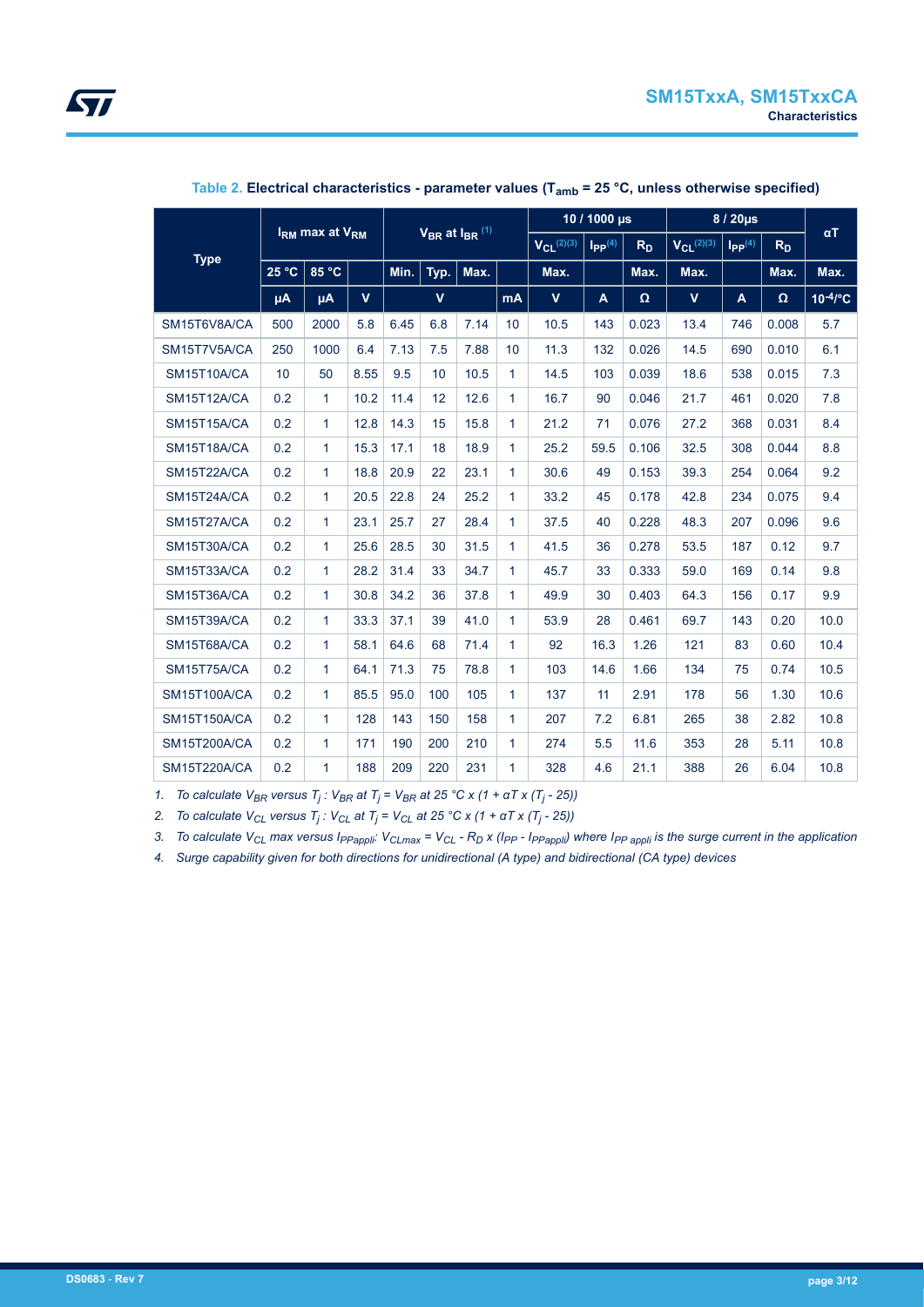## **1.1 Characteristics (curves)**

ST



### **Figure 5. Maximum peak pulse current versus clamping voltage**



#### **Figure 6. Dynamic resistance versus pulse duration**

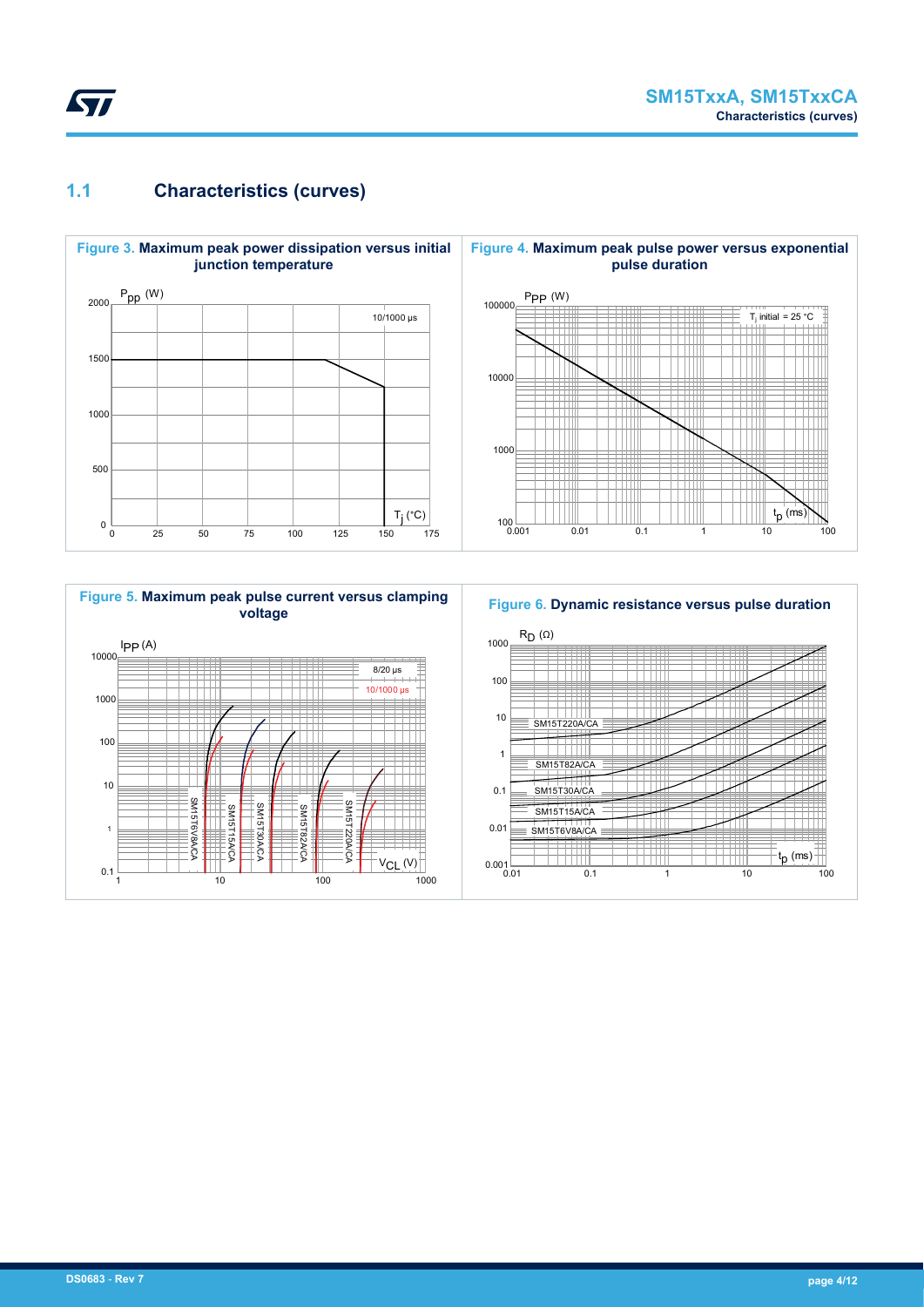



**current** 1 10 100  $I_F(A)$ single pulse  $T_i = 25 °C$  $T = 125 °C$ 

0 0.5 1 1.5 2 2.5 3

 $V_F(V)$ 



0

**Kyr**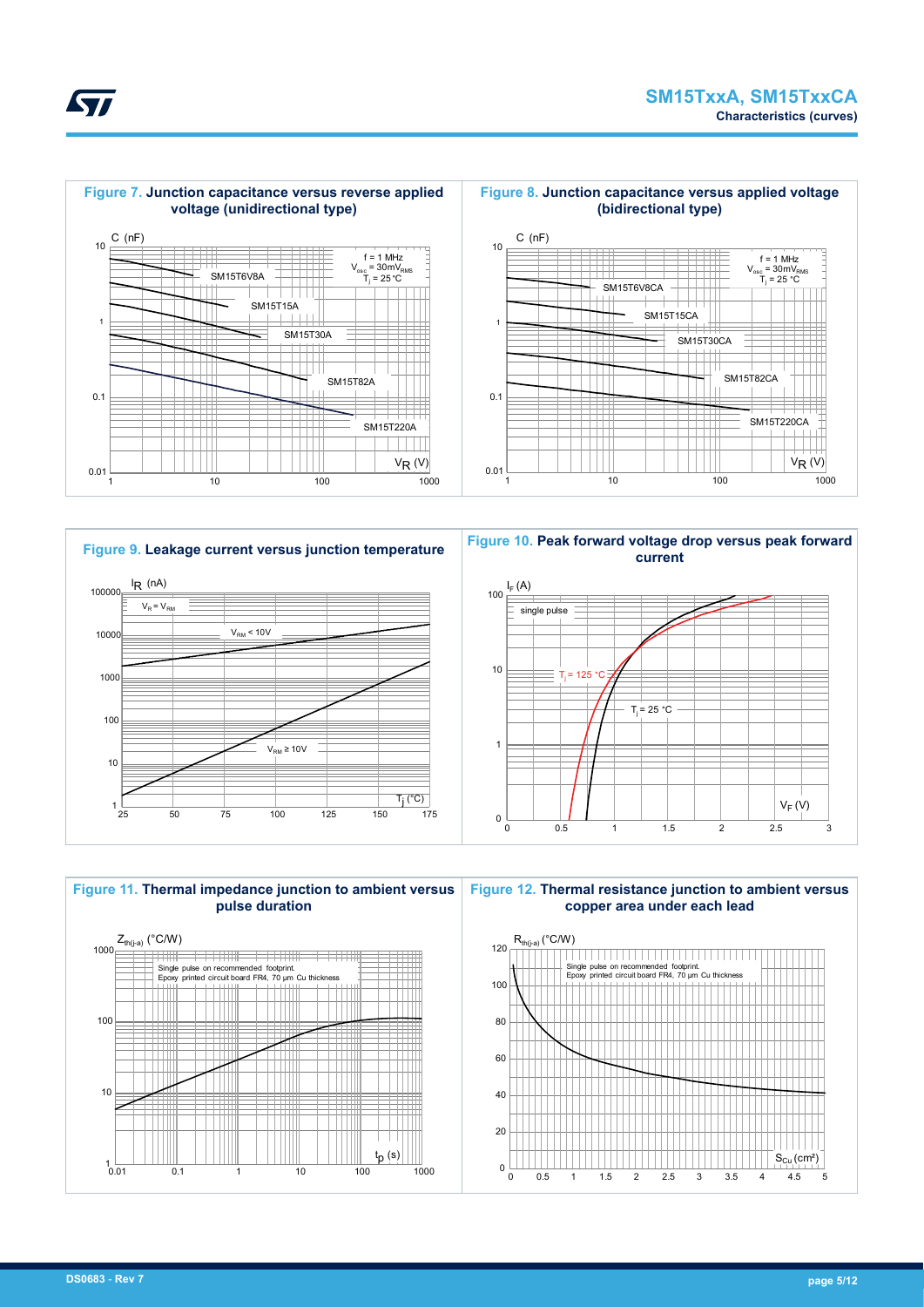# **2 Package information**

In order to meet environmental requirements, ST offers these devices in different grades of [ECOPACK](https://www.st.com/ecopack) packages, depending on their level of environmental compliance. ECOPACK specifications, grade definitions and product status are available at: [www.st.com.](http://www.st.com) ECOPACK is an ST trademark.

**2.1 SMC package information**

• Epoxy meets UL94, V0





### **Table 3. SMC package mechanical data**

|                | <b>Dimensions</b> |                    |                             |       |  |  |  |
|----------------|-------------------|--------------------|-----------------------------|-------|--|--|--|
| Ref.           |                   | <b>Millimeters</b> | Inches (for reference only) |       |  |  |  |
|                | Min.              | Max.               | Min.                        | Max.  |  |  |  |
| A <sub>1</sub> | 1.90              | 2.45               | 0.075                       | 0.096 |  |  |  |
| A2             | 0.05              | 0.20               | 0.002                       | 0.008 |  |  |  |
| $\mathsf b$    | 2.90              | 3.20               | 0.114                       | 0.126 |  |  |  |
| $\mathbf c$    | 0.15              | 0.40               | 0.006                       | 0.016 |  |  |  |
| D              | 5.55              | 6.25               | 0.218                       | 0.246 |  |  |  |
| E              | 7.75              | 8.15               | 0.305                       | 0.321 |  |  |  |
| E1             | 6.60              | 7.15               | 0.260                       | 0.281 |  |  |  |
| E2             | 4.40              | 4.70               | 0.173                       | 0.185 |  |  |  |
| L              | 0.75              | 1.50               | 0.030                       | 0.060 |  |  |  |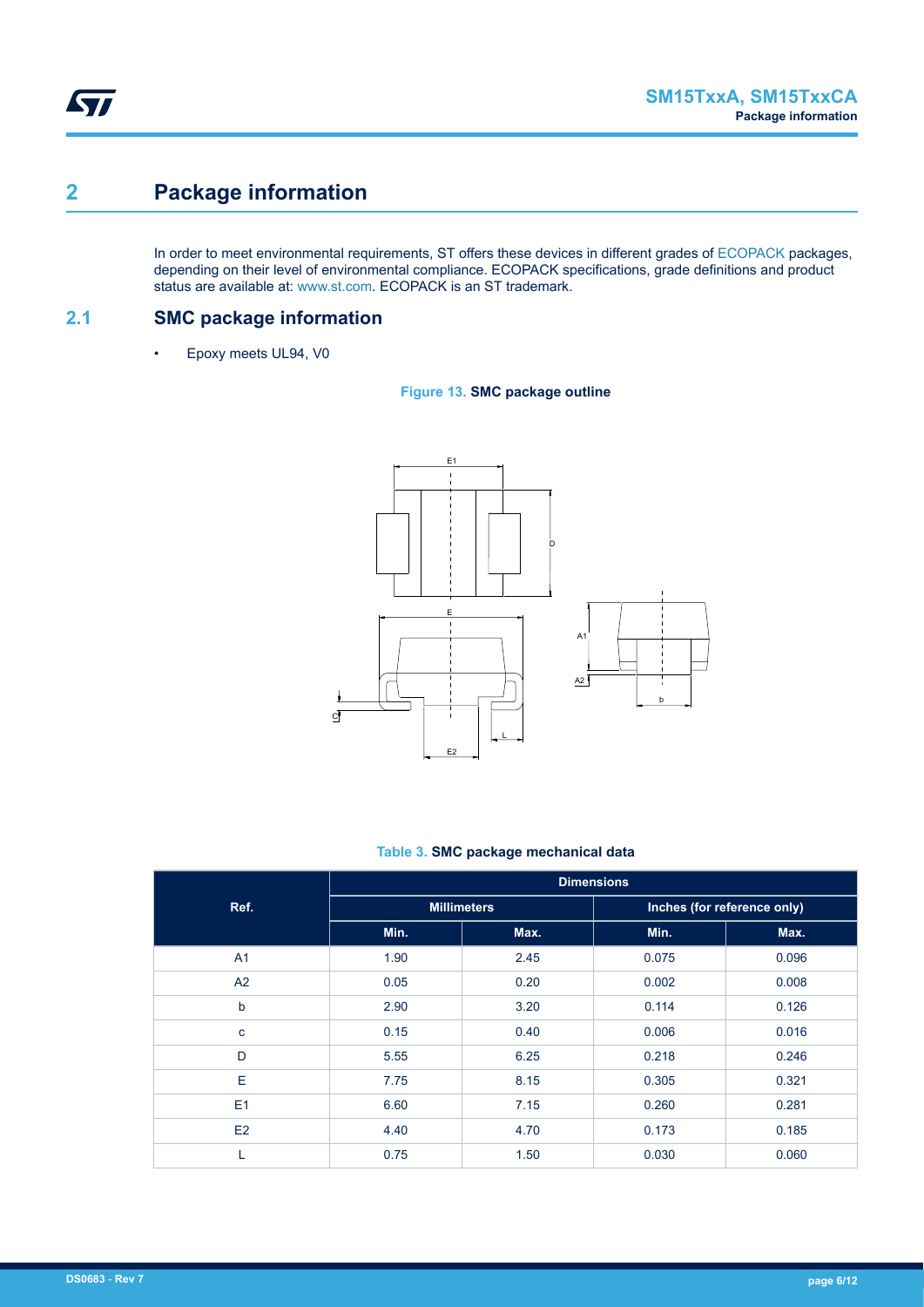





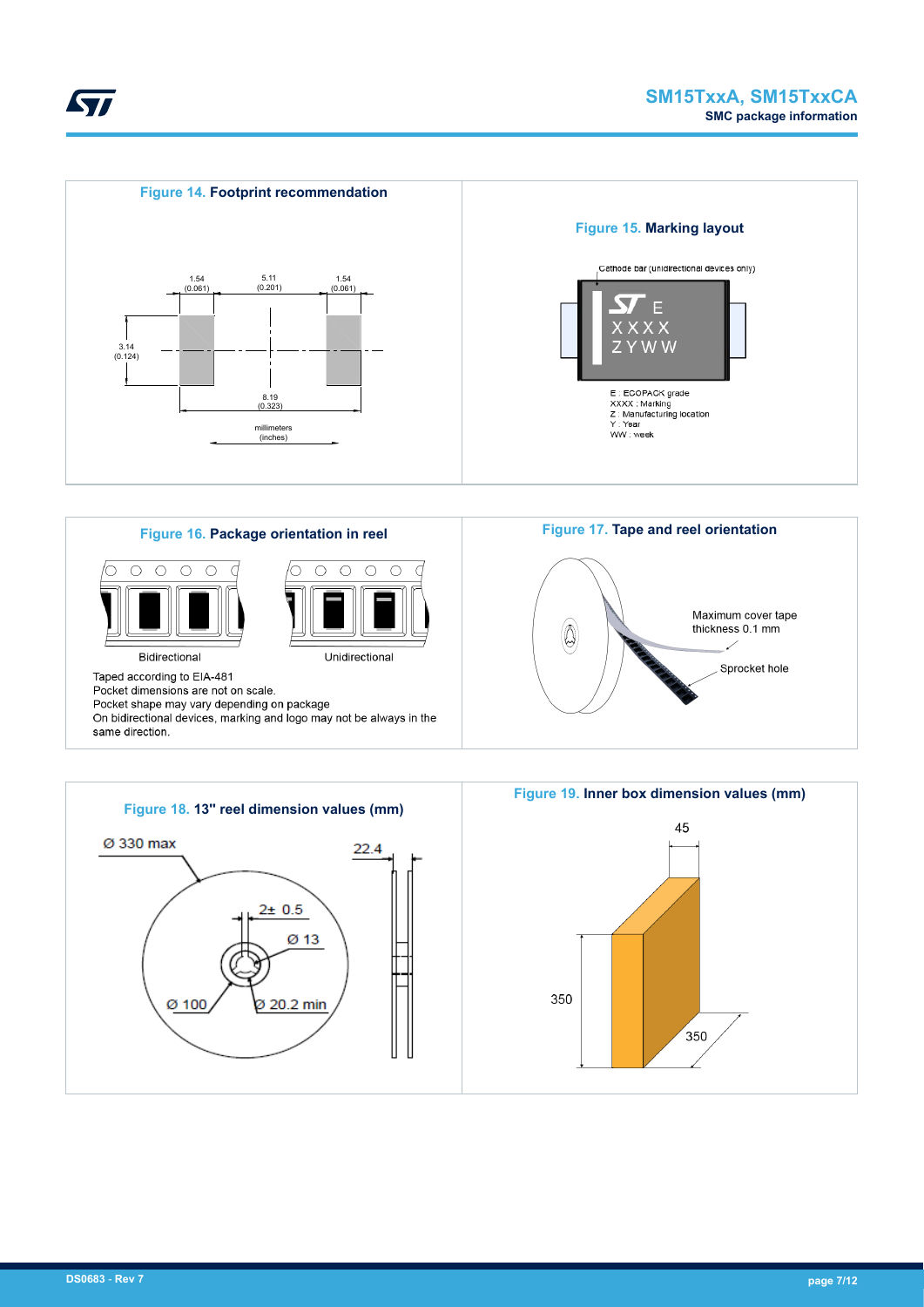### **Figure 20. Tape outline**



Note: Pocket dimensions are not on scale Pocket shape may vary depending on package

### **Table 4. Tape dimension values**

|                | <b>Dimensions</b>  |      |      |  |  |  |  |  |  |
|----------------|--------------------|------|------|--|--|--|--|--|--|
| Ref.           | <b>Millimeters</b> |      |      |  |  |  |  |  |  |
|                | Min.               | Typ. | Max. |  |  |  |  |  |  |
| D <sub>0</sub> | 1.4                | 1.5  | 1.6  |  |  |  |  |  |  |
| D <sub>1</sub> | 1.5                |      |      |  |  |  |  |  |  |
| F              | 7.4                | 7.5  | 7.6  |  |  |  |  |  |  |
| K <sub>0</sub> | 2.39               | 2.49 | 2.59 |  |  |  |  |  |  |
| P <sub>0</sub> | 3.9                | 4.0  | 4.1  |  |  |  |  |  |  |
| P <sub>1</sub> | 7.9                | 8.0  | 8.1  |  |  |  |  |  |  |
| <b>P2</b>      | 1.9                | 2.0  | 2.1  |  |  |  |  |  |  |
| W              | 15.7               | 16   | 16.3 |  |  |  |  |  |  |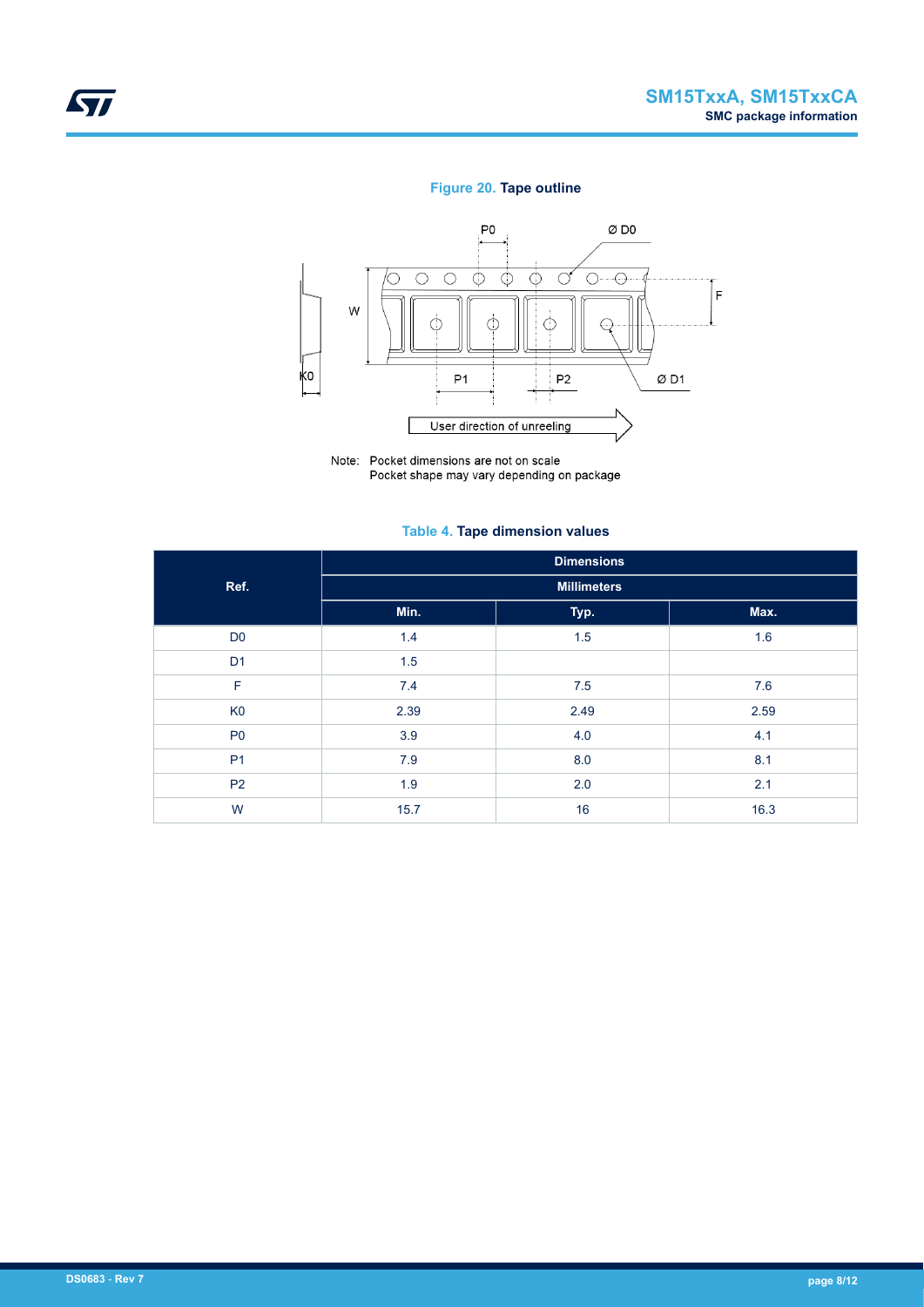## **2.2 Reflow profile**

ST



**Figure 21. ST ECOPACK recommended soldering reflow profile for PCB mounting**

*Note: Minimize air convection currents in the reflow oven to avoid component movement. Maximum soldering profile corresponds to the latest IPC/JEDEC J-STD-020.*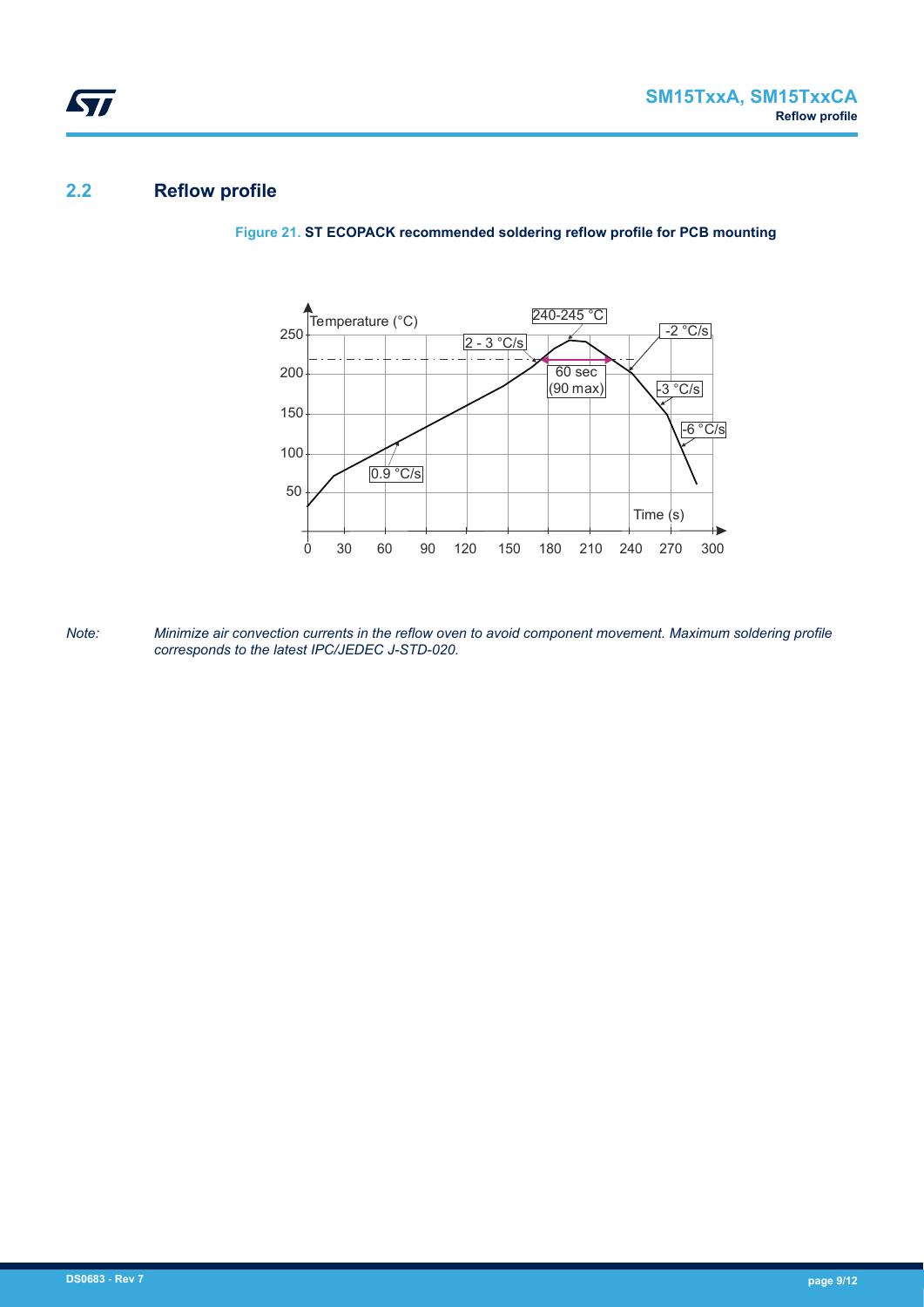

# **3 Ordering information**

### **Table 5. Ordering information**

| ⊦Order code <sup>∖</sup>      | Weight<br><b>Marking</b><br>Package |            |        | Base atv.<br>Delivery mode |               |
|-------------------------------|-------------------------------------|------------|--------|----------------------------|---------------|
| SM15TxxA/CA-TR <sup>(1,</sup> | See Table 6. Marking                | <b>SMC</b> | 0.25 q | 2500                       | Tape and reel |

*1. Where xxx is nominal value of VBR and A or CA indicates unidirectional or bidirectional version.*

| Order code       | <b>Marking</b> | Order code        | <b>Marking</b> |
|------------------|----------------|-------------------|----------------|
| SM15T6V8A        | <b>MDE</b>     | SM15T6V8CA        | <b>BDE</b>     |
| <b>SM15T7V5A</b> | <b>MDG</b>     | SM15T7V5CA        | <b>BDG</b>     |
| <b>SM15T10A</b>  | <b>MDP</b>     | <b>SM15T10CA</b>  | <b>BDP</b>     |
| <b>SM15T12A</b>  | <b>MDT</b>     | <b>SM15T12CA</b>  | <b>BDT</b>     |
| <b>SM15T15A</b>  | <b>MDX</b>     | <b>SM15T15CA</b>  | <b>BDX</b>     |
| <b>SM15T18A</b>  | <b>MEE</b>     | <b>SM15T18CA</b>  | <b>BEE</b>     |
| <b>SM15T22A</b>  | <b>MEK</b>     | <b>SM15T22CA</b>  | <b>BEK</b>     |
| <b>SM15T24A</b>  | <b>MEM</b>     | <b>SM15T24CA</b>  | <b>BEM</b>     |
| <b>SM15T27A</b>  | <b>MEP</b>     | <b>SM15T27CA</b>  | <b>BEP</b>     |
| <b>SM15T30A</b>  | <b>MER</b>     | <b>SM15T30CA</b>  | <b>BER</b>     |
| <b>SM15T33A</b>  | <b>MET</b>     | <b>SM15T33CA</b>  | <b>BET</b>     |
| <b>SM15T36A</b>  | <b>MEV</b>     | <b>SM15T36CA</b>  | <b>BEV</b>     |
| <b>SM15T39A</b>  | <b>MEX</b>     | <b>SM15T39CA</b>  | <b>BEX</b>     |
| <b>SM15T68A</b>  | <b>MFP</b>     | <b>SM15T68CA</b>  | <b>BFP</b>     |
| <b>SM15T75A</b>  | <b>MFO</b>     | <b>SM15T75CA</b>  | <b>BFO</b>     |
| <b>SM15T100A</b> | <b>MFX</b>     | <b>SM15T100CA</b> | <b>BFX</b>     |
| <b>SM15T150A</b> | <b>MGK</b>     | <b>SM15T150CA</b> | <b>BGK</b>     |
| <b>SM15T200A</b> | <b>MGV</b>     | <b>SM15T200CA</b> | <b>BGV</b>     |
| <b>SM15T220A</b> | <b>MGX</b>     | <b>SM15T220CA</b> | <b>BGX</b>     |

### **Table 6. Marking**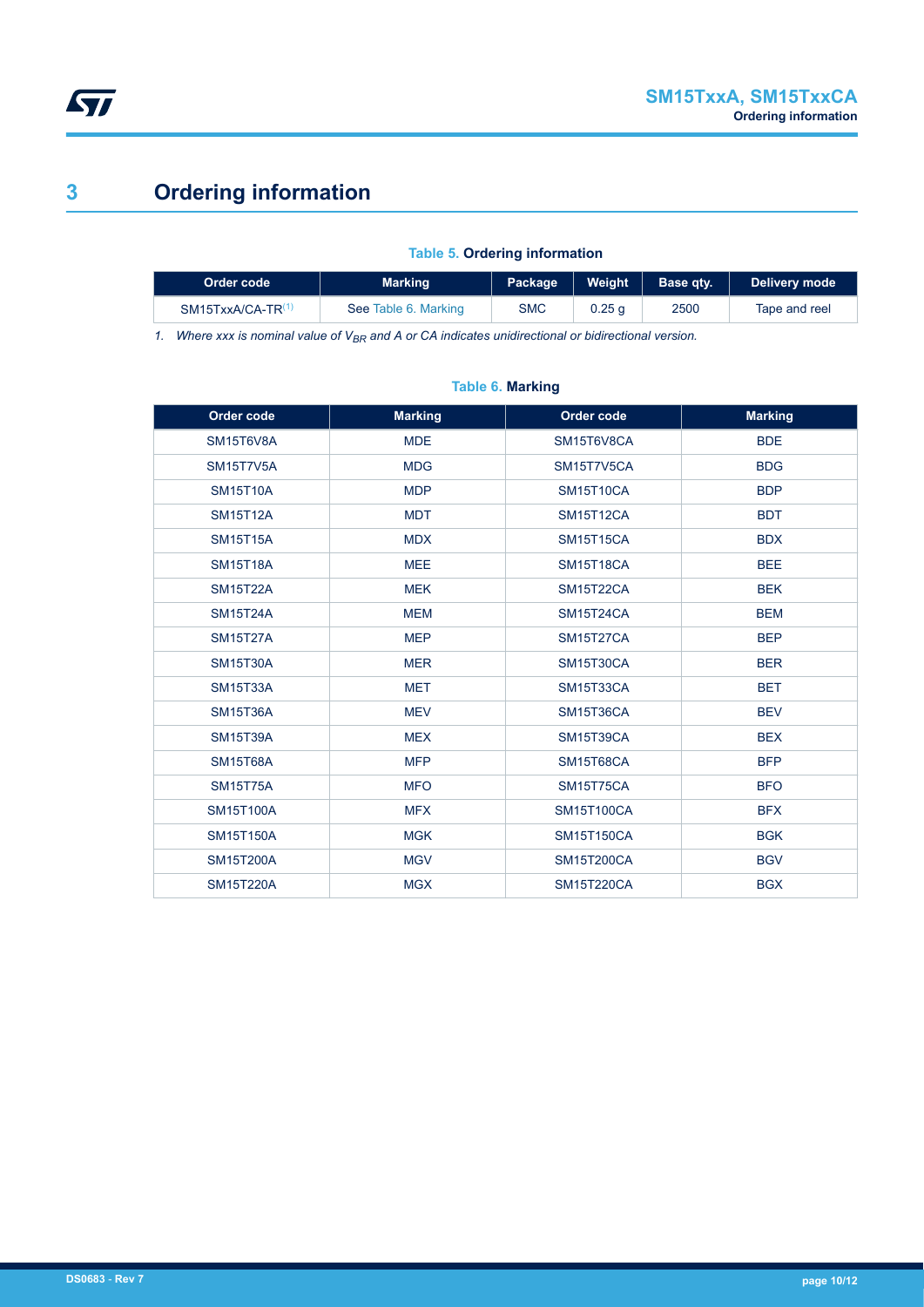# **Revision history**

| <b>Date</b>    | <b>Version</b> | <b>Changes</b>                                                                                                   |
|----------------|----------------|------------------------------------------------------------------------------------------------------------------|
| September-2001 | 3B             | Last issue                                                                                                       |
| 19-Feb-2007    | 4              | Peak pulse power Figure 4 on page 4 updated.                                                                     |
| 04-Feb-2009    | 5              | Updated ECOPACK statement. Added RD columns in Table 3. Updated<br>characteristic curves, Figure 3 to Figure 11. |
| 17-Sep-2009    | 6              | Document updated for low leakage current.                                                                        |
| 24-Apr-2020    |                | Removed figure 12. Minor text changes to improve the readability of the<br>document.                             |

### **Table 7. Document revision history**